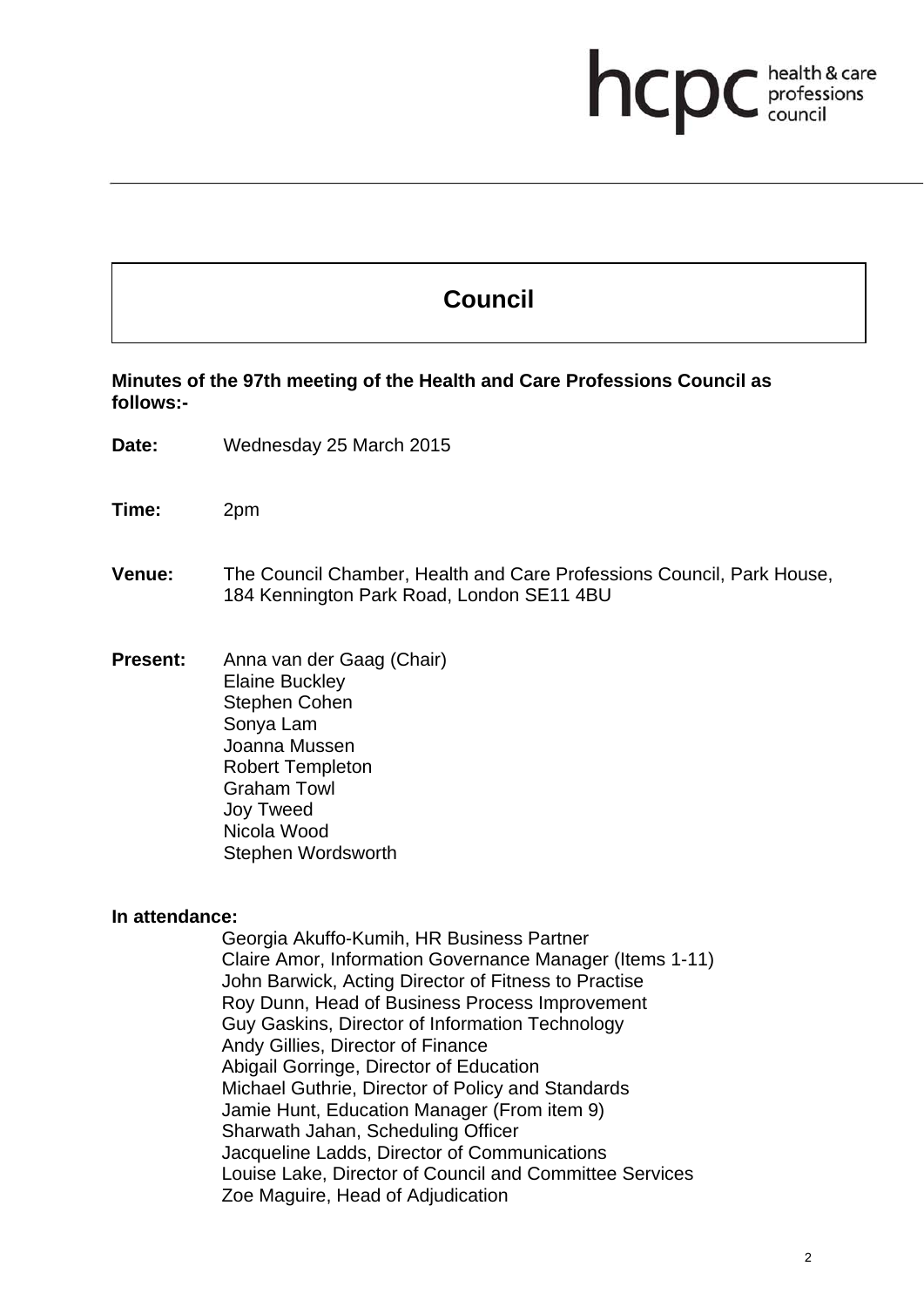Greg Ross-Sampson, Director of Operations Marc Seale, Chief Executive and Registrar

Public Agenda – Part 1

### **Item 1.15/48 Chair's welcome and introduction**

1.1 The Chair welcomed Council members and those seated in the public gallery to the 97<sup>th</sup> meeting of Council.

### **Item 2.15/49 Apologies for absence**

2.1 Apologies for absence were received from Richard Kennett and Eileen Mullen

### **Item 3.15/50 Approval of Agenda**

3.1 The Council approved the agenda.

### **Item 4.15/51 Declaration of Members' interests**

4.1 There were no interests declared.

### **Item 5.15/52 Minutes of the Council meeting of 11 and 12 February 2015 (report ref:-HCPC25/15)**

- 5.1 The Council considered the minutes of the 96th meeting of the Health and Care Professions Council.
- 5.2 With reference to minute 10.15/42 'Stakeholder perceptions and social media intelligence research report', the Council noted under paragraph 10.3, bullet 8, that Fitness to Practise was not a small part of the work of the HCPC but in fact only involved a small number of registrants. The Executive undertook to amend the minute accordingly.
- 5.3 The Council agreed the minutes, subject to the amendment detailed under paragraph 5.2.

### **Item 6.15/53 Matters Arising (report ref:-HCPC26/15)**

6.1 The Council noted the matters arising from the meetings held on 11 and 12 February 2015.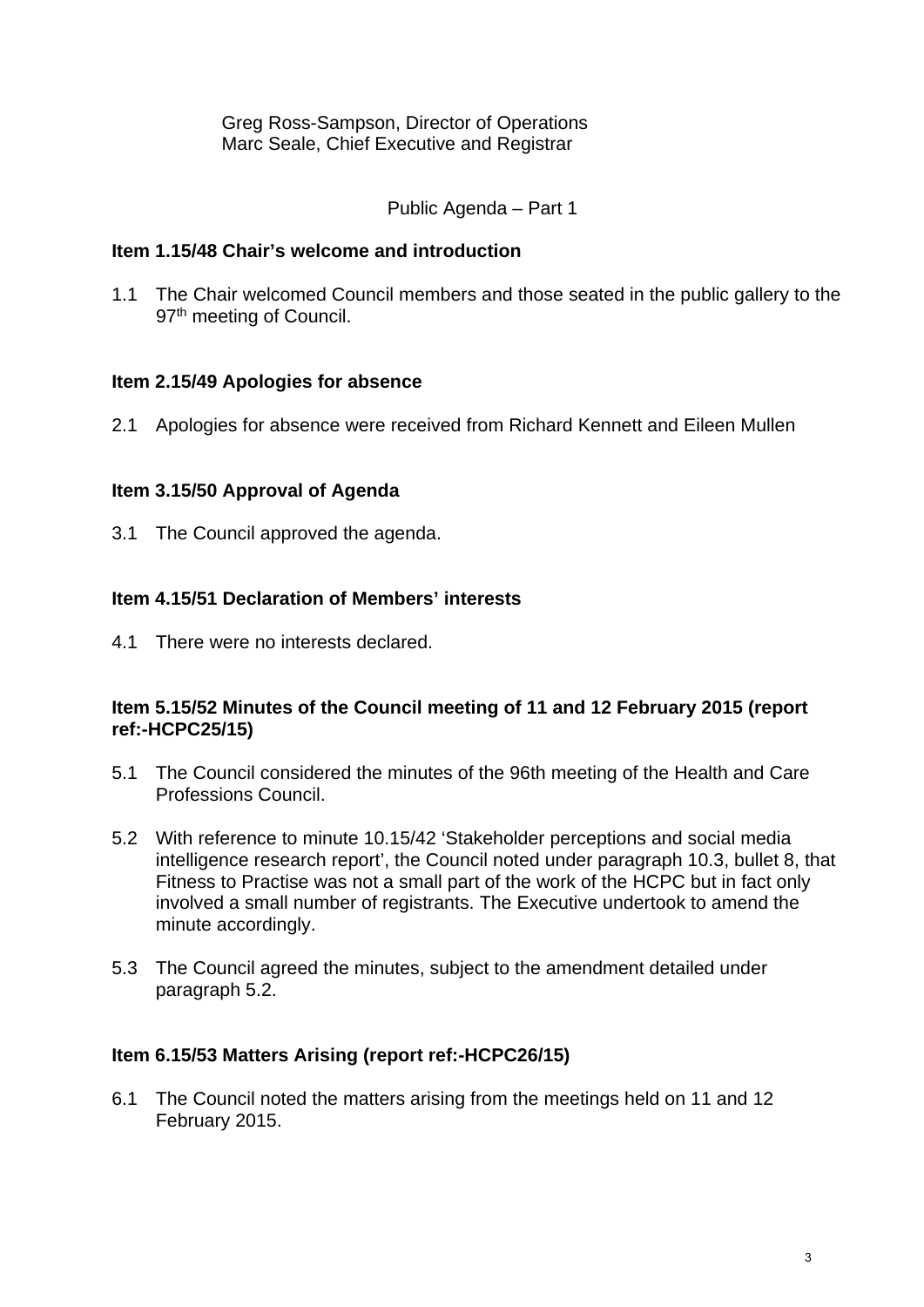### **Item 7.15/54 Chair's report (report ref:-HCPC27/15)**

- 7.1 The Council received a report from the Chair.
- 7.2 During discussion, the following points were made:-
	- The Chair was drafting a 'legacy' report which would include reflection on the work carried out on the international scene. However, in the meantime, a briefing would be arranged so that the Chair could explain in more detail the work carried out in Melbourne in early February;
	- The feedback from the HCPC stakeholder event held on 12 February in relation to the research on 'Preventing small problems from becoming big problems in health and care: lessons from a UK regulator' had been very positive. The report was also presented at the 'Meet the HCPC' event in Leamington Spa and there was a good response from registrants;
	- With reference to the recent GMC conference, the Council noted that the Chair had attended a workshop on revalidation and there seemed to be a strong sense that doctors had not been adequately trained in reflective practise and this regime appeared to be challenging for doctors across the whole age spectrum.
- 7.3 The Council noted the report.

### **Item 8.15/55 Chief Executive's report (report ref:-HCPC28/15)**

- 8.1 The Council received a report from the Chief Executive.
- 8.2 During discussion, the following points were made:-
	- The workplans were a good way of informing people about the work of the organisation. It was noted that in previous years, these had been presented as one document and Council may wish to revert to this format in future years;
	- In response to a question about whether we engaged with OFSTED, the Council noted that we work with systems regulators, for example CQC, when we are required to engage regarding a particular issue.
- 8.3 The Council noted the report.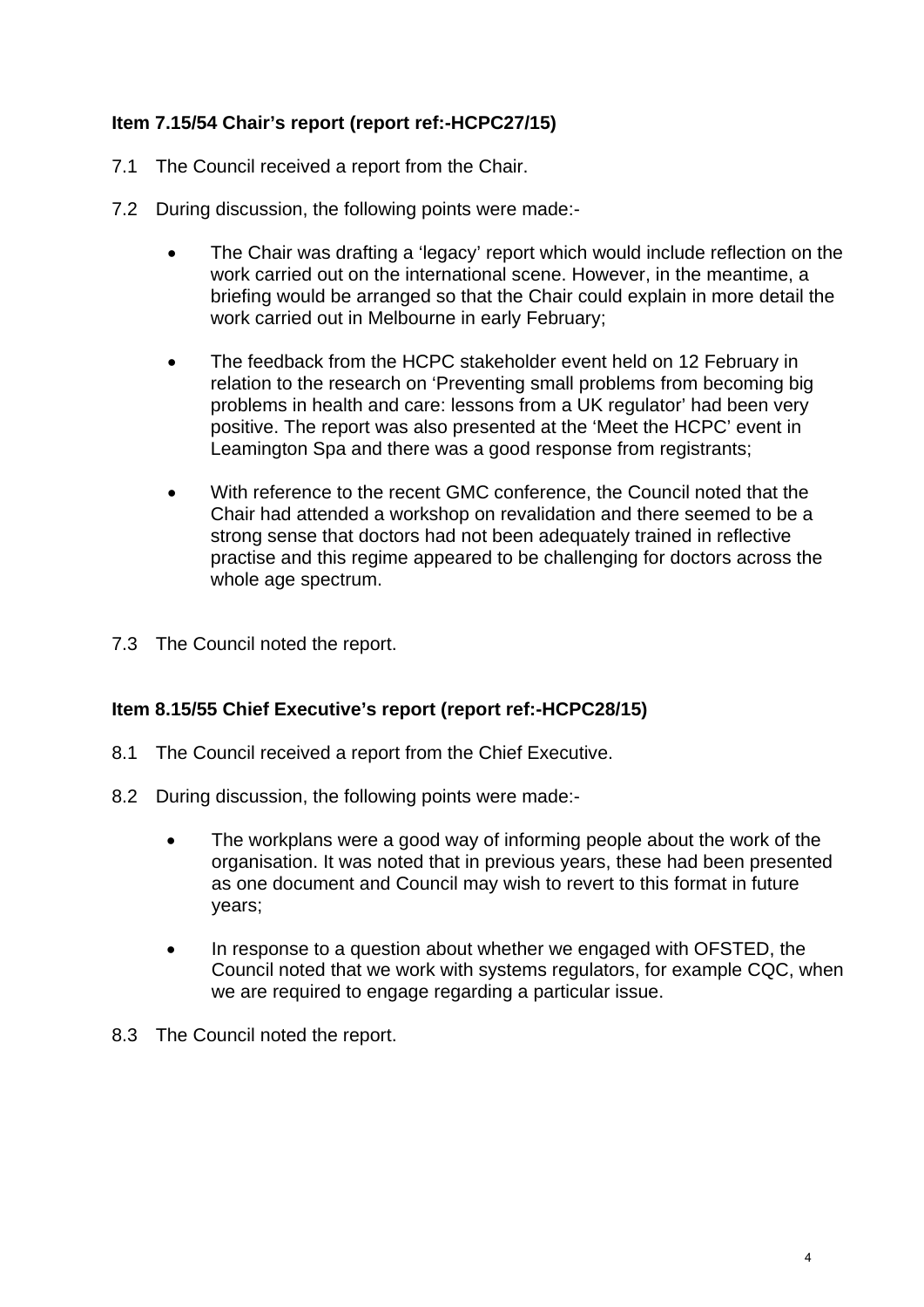### Items for discussion/approval

### Strategy and Policy

### **Item 9.15/56 Independence in adjudication (report ref:-HCPC29/15)**

- 9.1 The Council received a report from the Executive.
- 9.2 The Council noted that at their meeting on 25 September 2014, they endorsed the need for greater separation between the HCPC's investigative and adjudication functions and agreed that the option of establishing the Health and Care Professions Tribunal Service (HCPTS) should be pursued further.
- 9.3 This paper set out the proposed governance arrangements for the Health and Care Professions Tribunal Service and proposed operational arrangements.
- 9.4 During discussion, the following points were made:-
	- Financial independence was also important so that good intent was not stifled by financial constraint;
	- The Council noted that this was the first step towards independence although much of the detail needed to be worked out;
	- There will be an operational framework agreement which will be used to manage the independence of the service;
	- That alternative methods to resolve dispute such as mediation and discontinuance will still be permitted under the HCPTS;
	- The HCPTS would have a separate workplan to the FtP department;
	- A Tribunal Advisory Committee (TAC) would be established **by** (not of) the Council and this Committee report to Council every 6 months;
	- Concern was expressed that the TAC may detract from Council's oversight role. In response the Council noted that the Director of Fitness to Practise would continue to report to Council;
	- The Council noted that a Chair would be appointed from the members of the TAC;
	- It was important that any learning from the Fitness to Practise process continues to shape the way in which we do things and so separation of function should not stop this important learning 'loop'.
- 9.5 The Council discussed and approved the paper.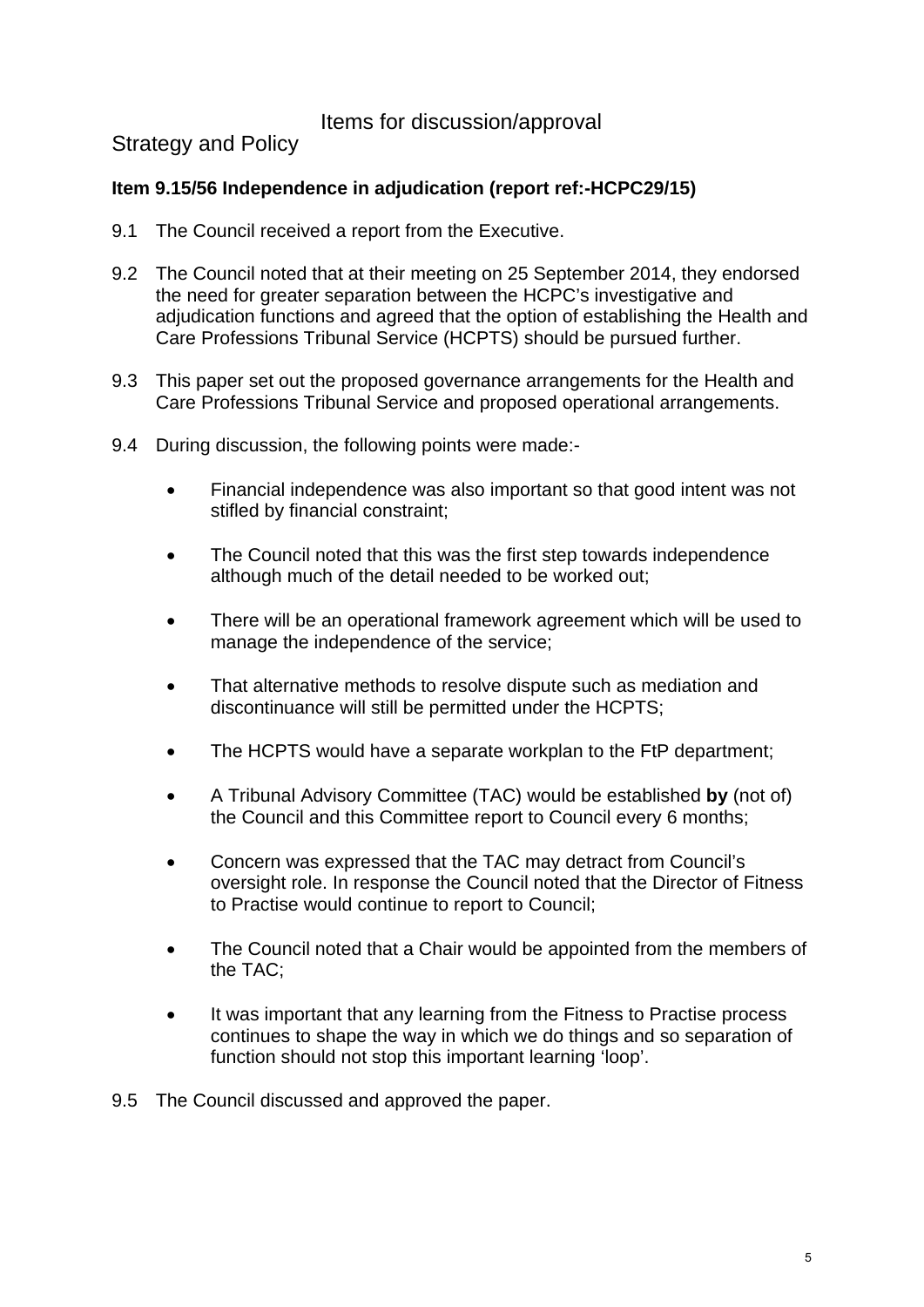### **Item 10.15/57 The costs of Fitness to Practise: A study of the Health and Care Professions Council (report ref:-HCPC30/15)**

- 10.1 The Council received a report from the Chair.
- 10.2 The Council noted the research conducted by Dr Stuart Redding and Dr Catia Nicodemo at the Centre for Health Service Economics and Organisation. The research is aimed to generate descriptive statistics for different features of the HCPC's Fitness to Practise processes and to address some specific questions regarding the factors which impact on costs.
- 10.3 The Council noted the findings of the report, notably that the important factors that influence FtP costs are more about the case and the circumstances surrounding the case and less about the person. Furthermore, profession was not a clear predictor of cost.
- 10.4 During discussion, the following points were made:-
	- The Council noted the intention to publish this as part of the wider research series. There would be a 'launch' event on 14 May and Dr Stuart Redding would present his research. The Chair welcomed any comments and feedback on the paper;
	- With reference to page 12 (Table 1, Profession of the registrant), the suggestion was made that the normative practise would be to use the median figure (not the mean) and furthermore, to use less data and not use standard deviation with such a skewed deviation. It was suggested that only the 'N', 'Min' and 'Max' columns should be used;
	- Concern was expressed that ODP's seemed to be the 'most expensive' profession in terms of FtP costs. In response, the Council noted that the cost is not determined by profession but by other factors such as source of complaint and location and it was hoped that this was explained sufficiently in the narrative of the paper;
	- This research showed that there was no single causal relationship between the profession and the cost of FtP. It was noted that the PSA believed that the 'intensity' of the profession determines cost although this research did not support this view;
	- There was a concern about the data used and whether an individual could be identified and in response, it was noted that appropriate data sets had been eliminated so no registrants could be identified;
	- That this provided the evidence to support our position in terms of charging all registrants the same registration fee:
	- There was some discussion about whether we highlight the findings within the report and it was agreed that the report should stay close to the data and not draw conclusions to avoid being provocative;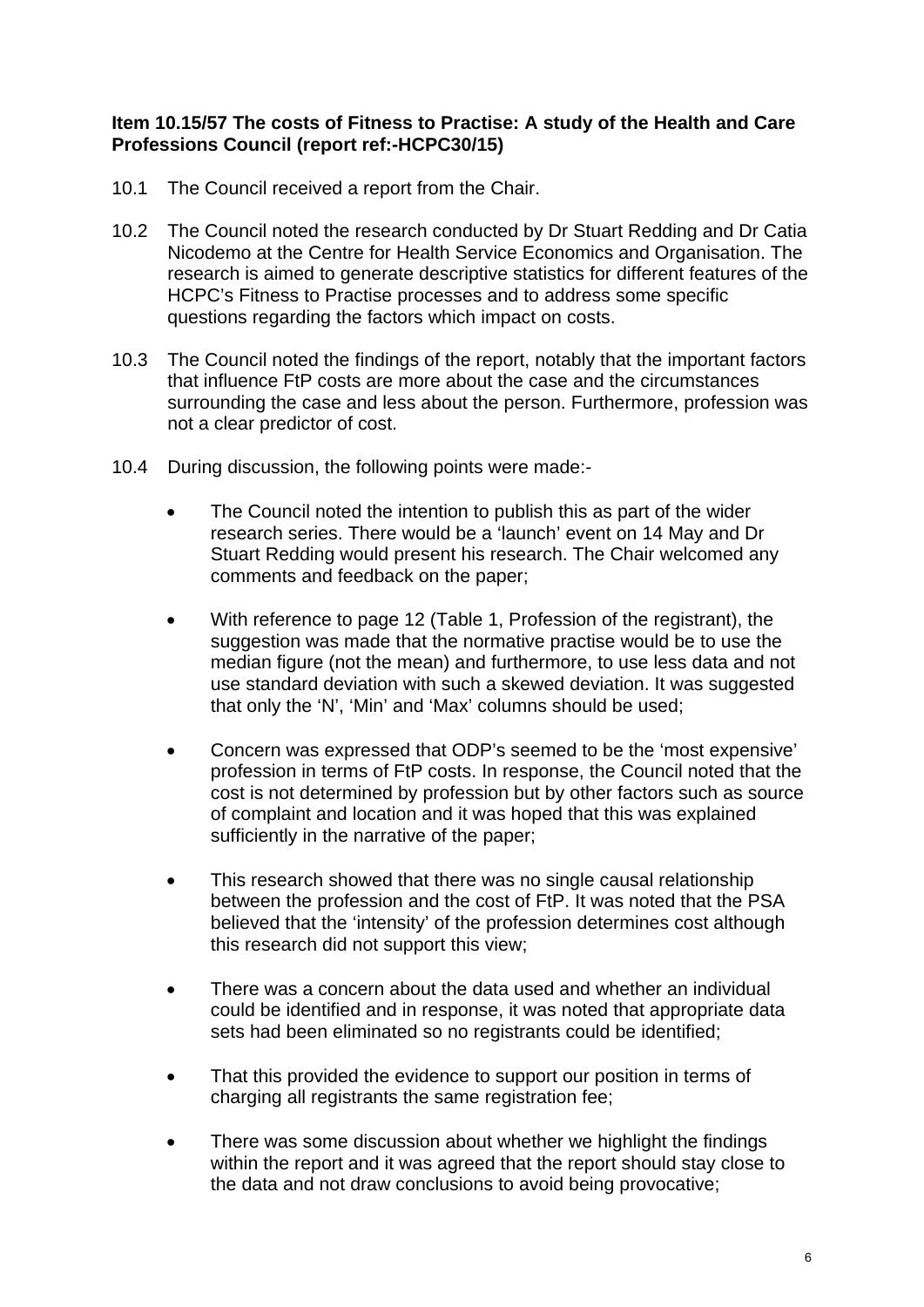- It was agreed that the executive summary should be amended to refer to 'statistical information' rather than 'descriptive statistics' and that the dates over which the research was carried out should also be included in the Executive Summary;
- In response to a question about whether any of our processes would be redesigned as a result of this research, the Council noted that this would certainly feed into the work of the department;
- With reference to page 18, table 11, 'Operating department technician' needed to be changed to correctly reflect their title 'operating department practitioners';
- In response to a suggestion that 'fully-loaded' staff costs should be used within the report, the Council noted that this was arbitrary since this was a comparison across professions not across regulators and comparisons across regulators could not be made unless the same methodology was applied.
- 10.5 The Council discussed and approved the paper for publication subject to the amendments detailed under 10.4.

### **Item 11.15/58 Finance report (report ref:-HCPC31/15)**

- 11.1 The Council received a paper from the Executive.
- 11.2 The Council noted the main activities of the Finance Department since the February 2015 meeting of Council.
- 11.3 During discussion, the following points were made:-
	- The Finance Systems Upgrade Project (Sage and PRS) went live as planned;
	- The public law tender was about to be signed and was the subject of a update paper in the private session;
	- We were approaching year end and it was likely that we would make a small surplus for 2014/2015;
	- We were starting 2015/16 in a good position;
	- In response to a question, the Council noted that they were responsible for signing off the Chair's budget and for setting the daily attendance rate;
	- The Council noted that there was a large variance in relation to the project budget. Projects budgets are set on a prudent basis at the scoping stage, including a 15% contingency. There were 15 major projects planned for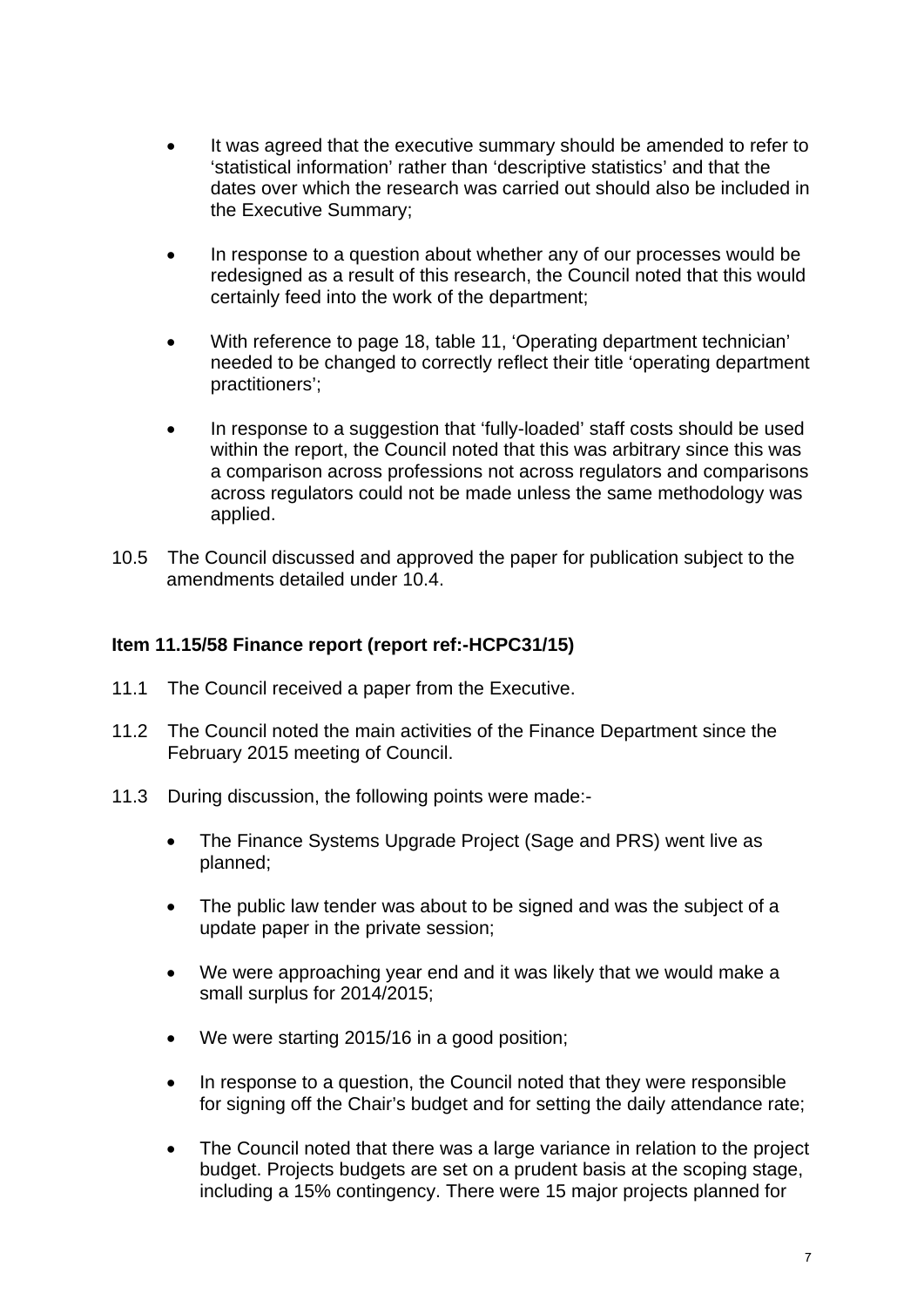2014-15, of which 6 were the continuation of projects already started and 9 were new. The underspend was caused by a combination of reductions in scope, savings on initial cost estimates and slippage in timetables.

11.4 The Council discussed the paper and noted its contents.

### Departmental Workplans

### **Item 12.15/59 Fitness to Practise workplan (report ref:-HCPC32/15)**

- 12.1 The Council received a workplan for 2015-2016 for the Fitness to Practise department.
- 12.2 The Council noted the planned activities for 2015-2016 which related to process and policy development, service improvement, communication and information provision and resource management.
- 12.3 Following a brief discussion about how risks are calculated, it was agreed that the risk register would be considered at the next meeting of Council.
- 12.4 The Council agreed the Fitness to Practise workplan for 2015-2016.

### **Item 13.15/60 Operations workplan (report ref:-HCPC33/15)**

- 13.1 The Council received a workplan for 2015-2016 for the Operations department.
- 13.2 The Council noted the planned activities for 2015-2016 for the four departments which come under the umbrella of 'operations', namely, project management, registration, facilities and business process improvement.
- 13.3 During discussion, the following points were made:-
	- That whilst business continuity came within the operations directorate, the entire organisation was responsible for it;
	- In relation to paragraph 12.4.1. which outlines an objective to improve registration processes by requesting that all applicants from overseas attend the HCPC offices to verify their identity, the Council noted that we were still awaiting advice on whether we could implement this requirement;
- 13.4 The Council agreed the Operations workplan for 2015-2016.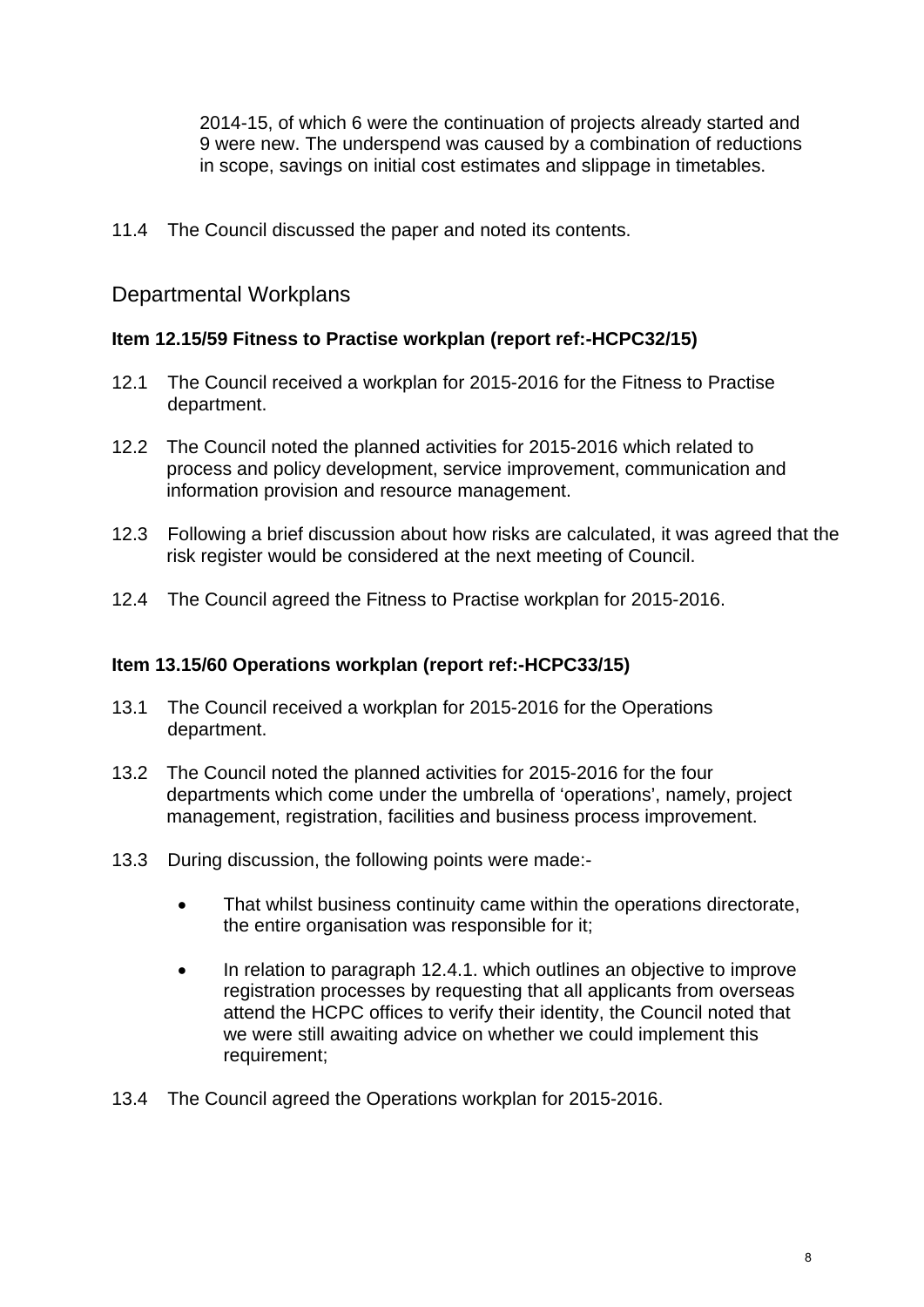### **Item 14.15/61 Education workplan (report ref:-HCPC34/15)**

- 14.1 The Council received a workplan for 2015-2016 for the Education department.
- 14.2 The Council noted the planned activities for 2015-2016 which related to regulatory operations, policy and process development, service improvement service support, communications, work on systems, quality compliance and assurance and participation in major projects.
- 14.3 During discussion, the following points were made:-
	- The department will look at evaluating the process for approval of social work programmes to see if there any learning points;
	- The department are going to do some communications work in relation to major changes made to programmes in order to highlight the need for education providers to report appropriately.
- 14.4 The Council agreed the Education workplan for 2015-2016.

### **Item 15.15/62 Information Technology workplan (report ref:-HCPC35/15)**

- 15.1 The Council received a workplan for 2015-2016 for the Information Technology department.
- 15.2 The Council noted the planned activities for 2015-2016 which are aligned to the IT objectives.
- 15.3 In response to a question about the migration from Lotus notes to Microsoft outlook, the Council noted that this was scheduled to take place over a weekend at the end of May. Given that the majority of employees are more familiar with Microsoft outlook, disruption would be minimised. There was a communication and training plan in place.
- 15.4 The Council agreed the Information Technology workplan for 2015-2016.

### **Item 16.15/63 Communications workplan (report ref:-HCPC36/15)**

- 16.1 The Council received a workplan for 2015-2016 for the Communications department.
- 16.2 The Council noted the planned activities for 2015-2016 which related to general communication themes and issues for the coming year, delivering communications projects and events, providing expertise to HCPC departments, and ongoing communications work.
- 16.3 During discussion, the following points were made:-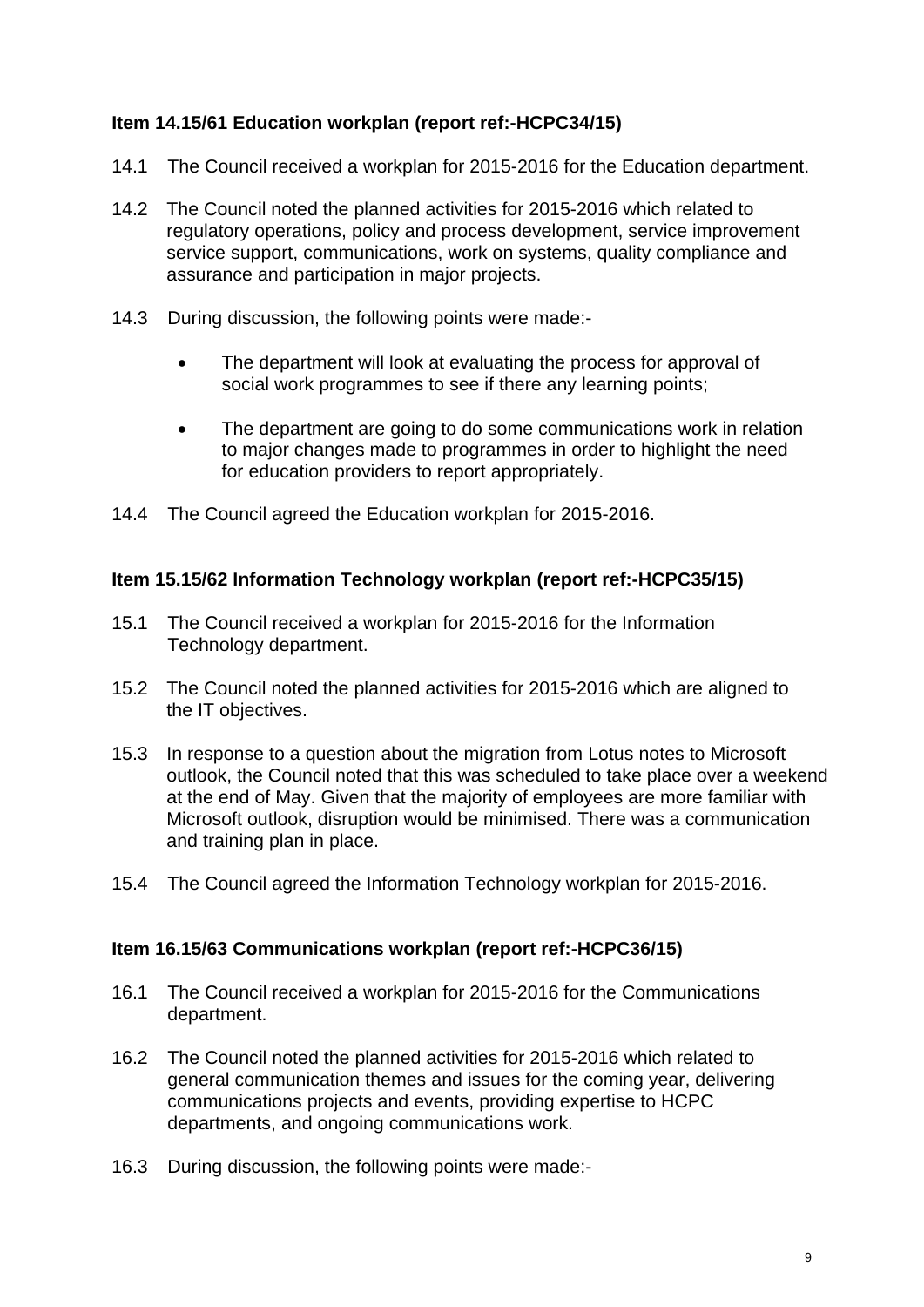- It was pleasing to see the work in relation to internal communications since this would always be a challenge as the organisation increases in size;
- It was important for employees to understand the role of Council.
- 16.4 The Council agreed the Communications workplan for 2015-2016.

### **Item 17.15/64 Finance workplan (report ref:-HCPC37/15)**

- 17.1 The Council received a workplan for 2015-2016 for the Finance department.
- 17.2 The Council noted the planned activities for 2015-2016 which included the ongoing operational processes, implementing the upgraded finance systems, the introduction of a new travel management contract and delivering the PCI DSS project.
- 17.3 In response to a question, the Council noted that no formal benefits realisation process was carried out. However, in line with the Prince 2 methodology, a 'lessons learnt' review is carried out to ensure that the outcomes match the planned benefits. This exercise also includes an assessment of the project execution.
- 17.4 The Council agreed the Finance workplan for 2015-2016.

### **Item 18.15/65 Policy and Standards workplan (report ref:-HCPC38/15)**

- 18.1 The Council received a workplan for 2015-2016 for the Policy and Standards department.
- 18.2 The Council noted the planned activities for 2015-2016 which related to developing and maintaining the existing business, external policy changes and ongoing activities.
- 18.3 During the course of discussion, the Council were provided with an update on the regulation of public health specialists. They noted that the legislation was laid in Parliament. However, it had to be withdrawn so that minor amendments could be made. This delay was not expected to affect the date by which the Register was going to open. However, this legislation would need to be approved by the incoming government who may not wish to support the proposal.
- 18.4 In response to a question about the research series on continuing fitness to practise, the Council noted that an update would be provided to the next meeting of Council.
- 18.5 The Council agreed the Policy and Standards workplan for 2015-2016.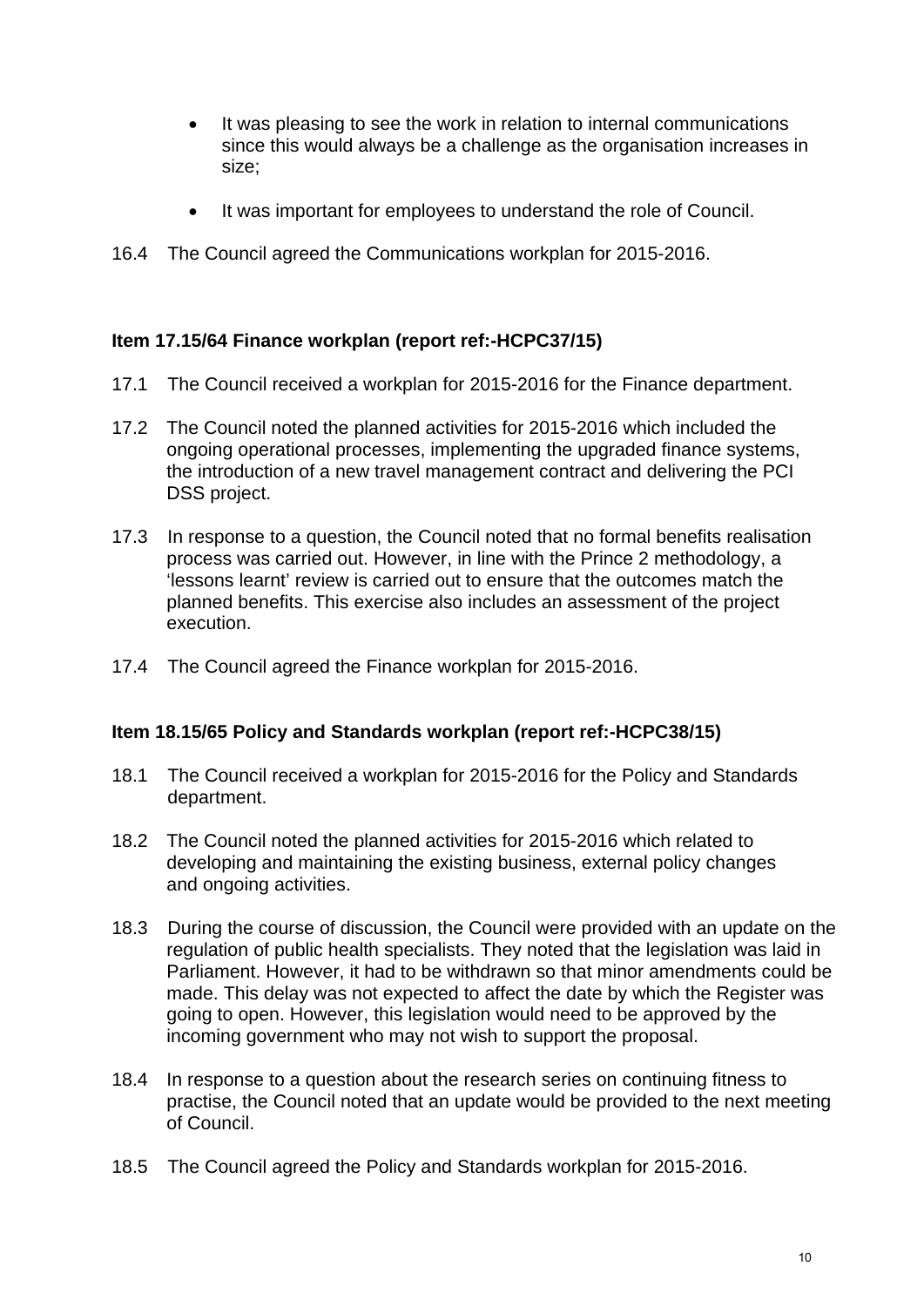### **Item 19.15/66 Human Resources workplan (report ref:-HCPC39/15)**

- 19.1 The Council received a workplan for 2015-2016 for the Human Resources department.
- 19.2 The Council noted the planned activities for 2015-206 which were aligned to the HR objectives for the year.
- 19.3 In response to a question, the Council noted that partners could only serve an eight year term. Therefore, any new partners would bring with them the profession-specific knowledge and the organisational knowledge could be gained through appropriate training.
- 19.4 The Council agreed the Human Resources workplan for 2015-2016.

### **Item 20.15/67 Secretariat workplan (report ref:-HCPC40/15)**

- 20.1 The Council received a workplan for 2015-2016 for the Secretariat department.
- 20.2 The Council noted the planned activities for 2015-2016 which included the recruitment of the Chair of Council and any associated recruitment, a review of the member appraisal system which could then feed into the reappointments process and an organisation-wide review of the implementation of the Data Protection and Freedom of Information Acts.
- 20.3 The Council agreed the Secretariat workplan for 2015-2016.

### **Item 21.15/68 Chief Executive's Summary of key issues**

21.1 The Chief Executive emphasised the need for agility with any of these workplans so that priorities could be changed should the landscape require it. He welcomed feedback on the presentation, for example, if they would prefer to have sight of one complete 'pack' of workplans.

### **Item 22.15/69 Any other business**

.

22.1 There were no additional items for consideration.

Chair: …………………………..

Date: …………………………..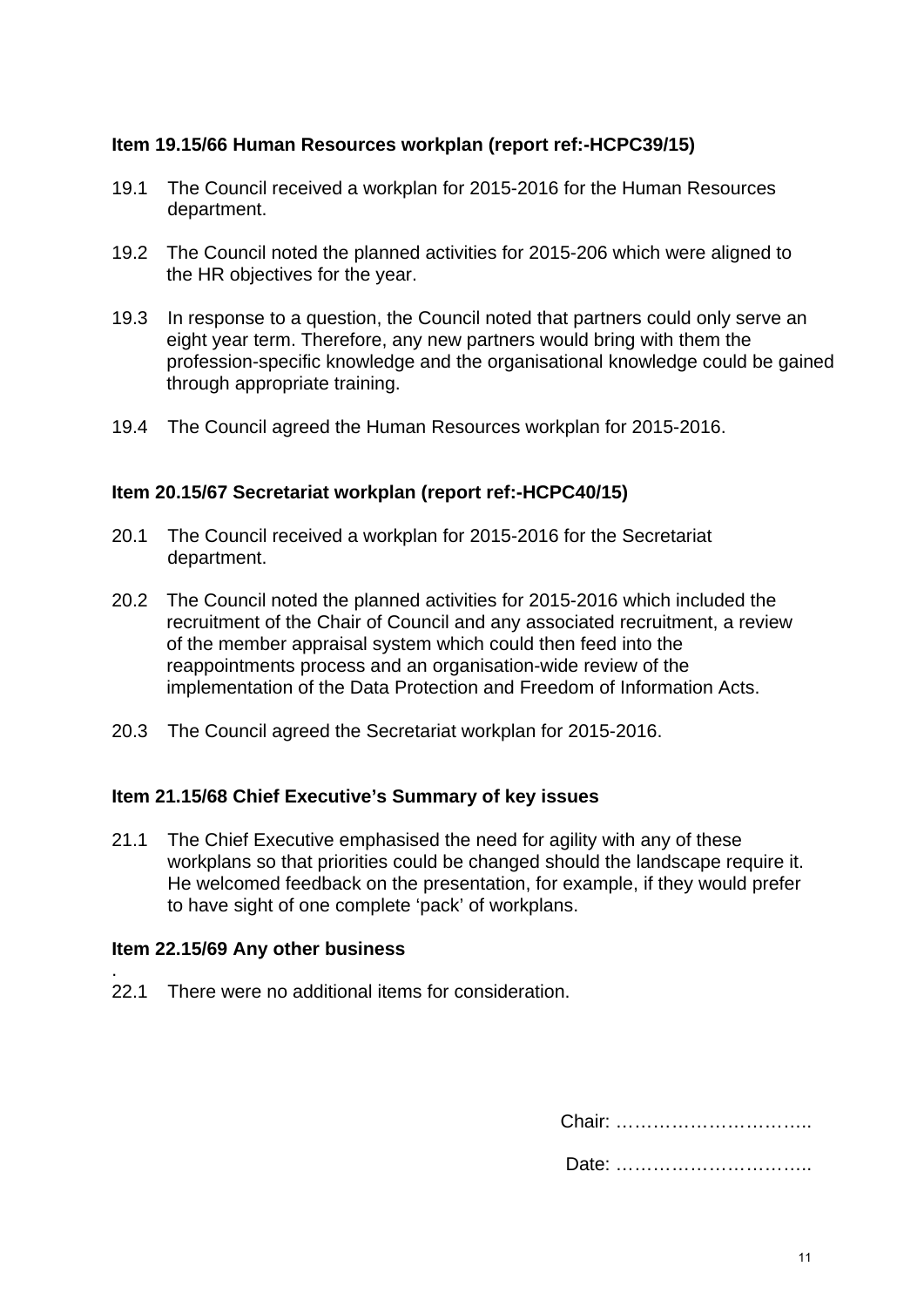# **health & care** health & care

## **Council**

**Minutes of the 97th meeting of the Health and Care Professions Council as follows:-** 

**Date:** Thursday 26 March 2015

**Time:** 9.30am

### **Venue:** The Council Chamber, Health and Care Professions Council, Park House, 184 Kennington Park Road, London SE11 4BU

**Present:** Anna van der Gaag (Chair) Elaine Buckley Stephen Cohen Richard Kennett (item 5 onwards) Sonya Lam Joanna Mussen Robert Templeton Graham Towl Joy Tweed Nicola Wood Stephen Wordsworth

### **In attendance:**

John Barwick, Acting Director of Fitness to Practise Natalie Berrie, Registration Manager (Items 1-18) Jonathan Bracken, Solicitor to HCPC (Items 8-19) Nicole Casey, Policy Manager (Item 5 - 18) Roy Dunn, Head of Business Process Improvement (Items 1-18) Guy Gaskins, Director of Information Technology Andy Gillies, Director of Finance Abigail Gorringe, Director of Education (Items 1-18) Michael Guthrie, Director of Policy and Standards (Items 1-18) Steve Hall, Facilities Manager Grant Imlach, Media and PR Manager (Items 1-18)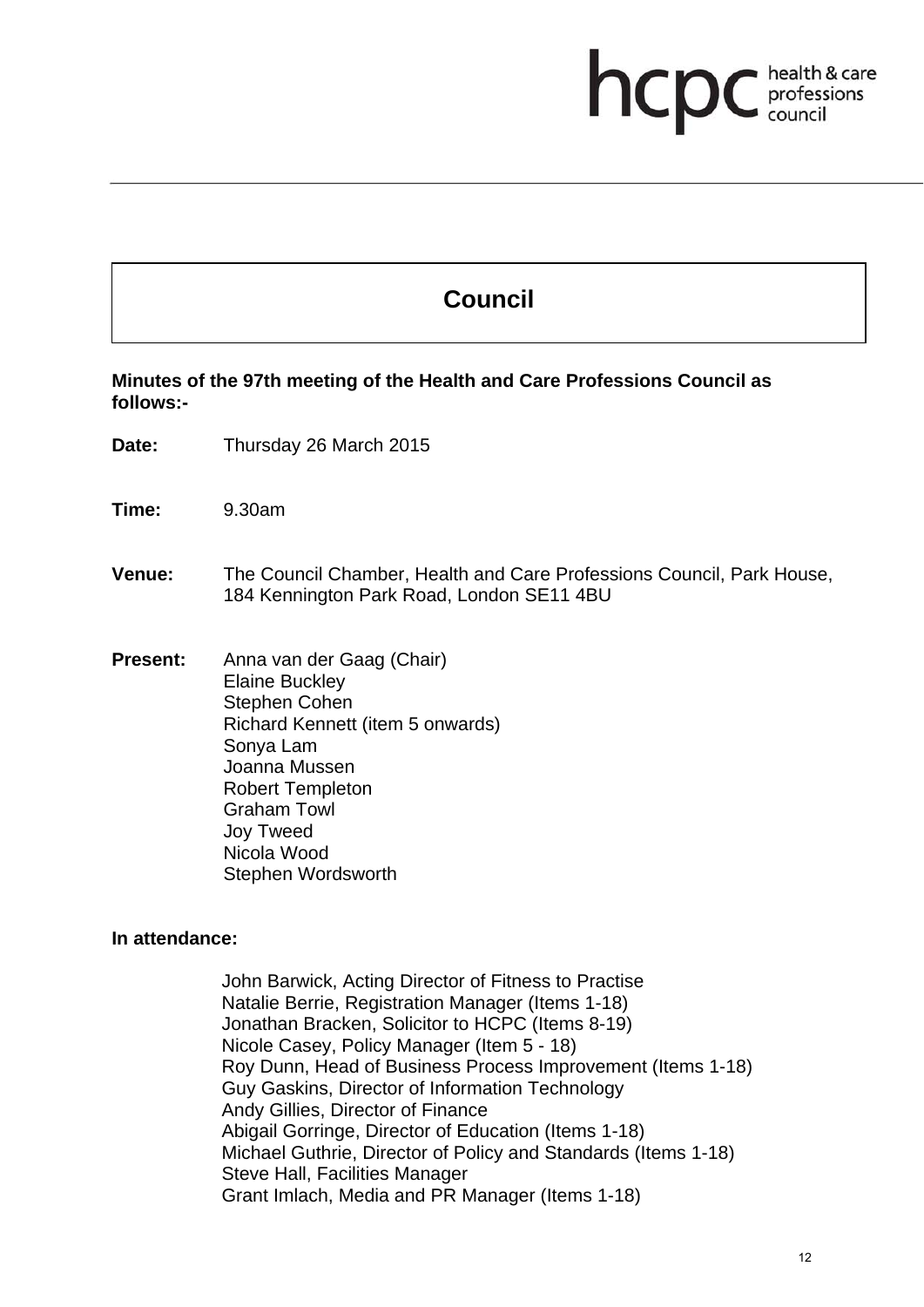Amar Karia, Interim Finance Business Partner (Items 1-18) Sarita Khaira, Head of FtP Service Improvement (Item 9 -18) Daniel Knight, Publishing Manager (Items 1-18) Jacqueline Ladds, Director of Communications (Items 1-18) Louise Lake, Director of Council and Committee Services Zoe Maguire, Head of Adjudication (Items 1-18) Sushila Pindoria, BDB (Items 8-19) Greg Ross-Sampson, Director of Operations Keely Scott, Events Manager (Items 1-18) Marc Seale, Chief Executive and Registrar Edward Tynan, Policy Officer (Item 6-18)

Public Agenda – Part 1

### **Item 1.15/70 Chair's welcome and introduction**

1.1 The Chair welcomed Council members and those seated in the public gallery to the 97<sup>th</sup> meeting of Council.

### **Item 2.15/71 Apologies for absence**

2.1 Apologies were received from Eileen Mullan.

### **Item 3.15/72 Approval of Agenda**

3.1 The Council approved the agenda.

### **Item 4.15/73 Declaration of Members' interests**

4.1 Sonya Lam declared an interest under item 10 'Results of the consultation on standards for podiatric surgery', since her employer, NES, is developing an education programme for podiatric surgery.

Items for discussion/approval

Strategy and Policy

### **Item 5.15/74 Registration numbers forecast (report ref:- 41/15)**

- 5.1 The Council received a paper from the Executive.
- 5.2 The Council noted that the Registration numbers forecast is revised every year. It is used to see changes to numbers of registrants over time. The information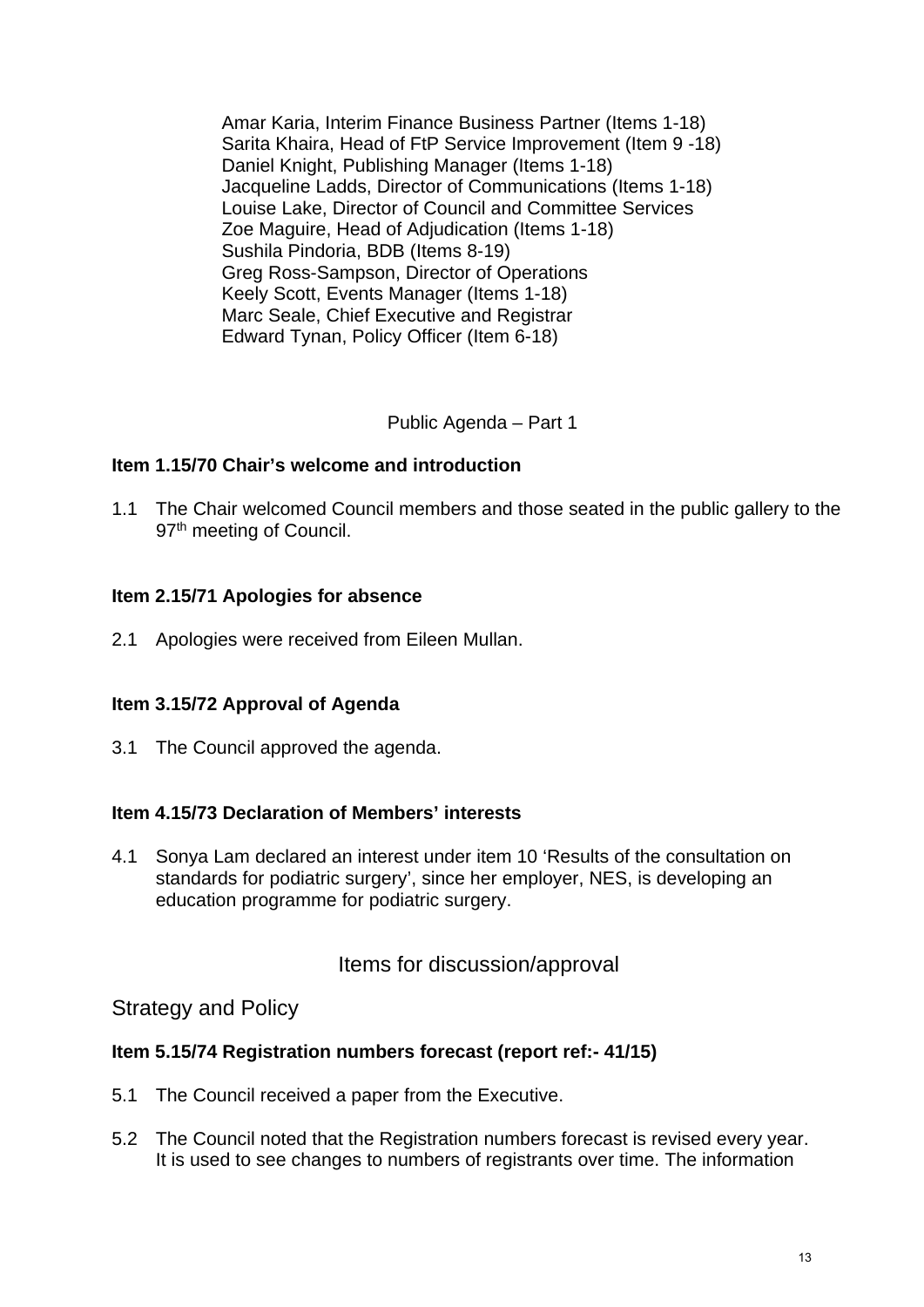has been produced in the FAST format, a methodology suggested by Mazars, to allow rapid determination of errors if they occur.

- 5.3 During discussion, the following points were made:-
	- Market changes such as a reduction in local authority spending agreement do not always impact on registrant numbers since registrants tend to remain active in their profession during periods of unemployment;
	- With reference to the international applicant figures on page 13, the Council noted that the HCPC were expecting a 'spike' of EU Social worker applicants in the next financial year. The forecast for the subsequent years is reflective of previous new professions;
	- There had been a small 'spike' of international paramedic applicants owing to the recruitment drive undertaken by the London Ambulance Service. However, this had now returned to 'normal' levels;
	- The Council noted that the Chair of the herbal medicines working group is due to publish his report imminently in relation to the regulation of herbal medicine. The Council continue to be very clear that herbalists and Traditional Chinese Medicine practitioners should be statutory regulated;
	- There was a disconnect between workforce planning and commissioning and so a decrease in jobs available did not necessarily mean a decrease in the number of registrants;
	- That whilst the HEFCE cap is going to be removed later this year and so there will be no limit on numbers of students in England, the difficulty comes in terms of number of practice placements available for students.
- 5.4 The Council discussed the paper and noted the contents.

### **Item 6.15/75 5 year plan: 2015-16 to 2019-20 (report ref:-42/15)**

- 6.1 The Council received a paper from the Executive.
- 6.2 The Council noted that the financial forecast helps to ensure finances are sustainable and to plan whether and when fee increases may be necessary. The plan and budget are being presented alongside each other to show the longer term financial impact of the key decisions.
- 6.3 During discussion, the following points were made:-
	- The plan showed that we would be in deficit in 2015/16 and 2016/17 moving into surplus in 2017/18. This was as a result of the 'lag' effect of any fee increase since registrants only pay the higher fee on renewal;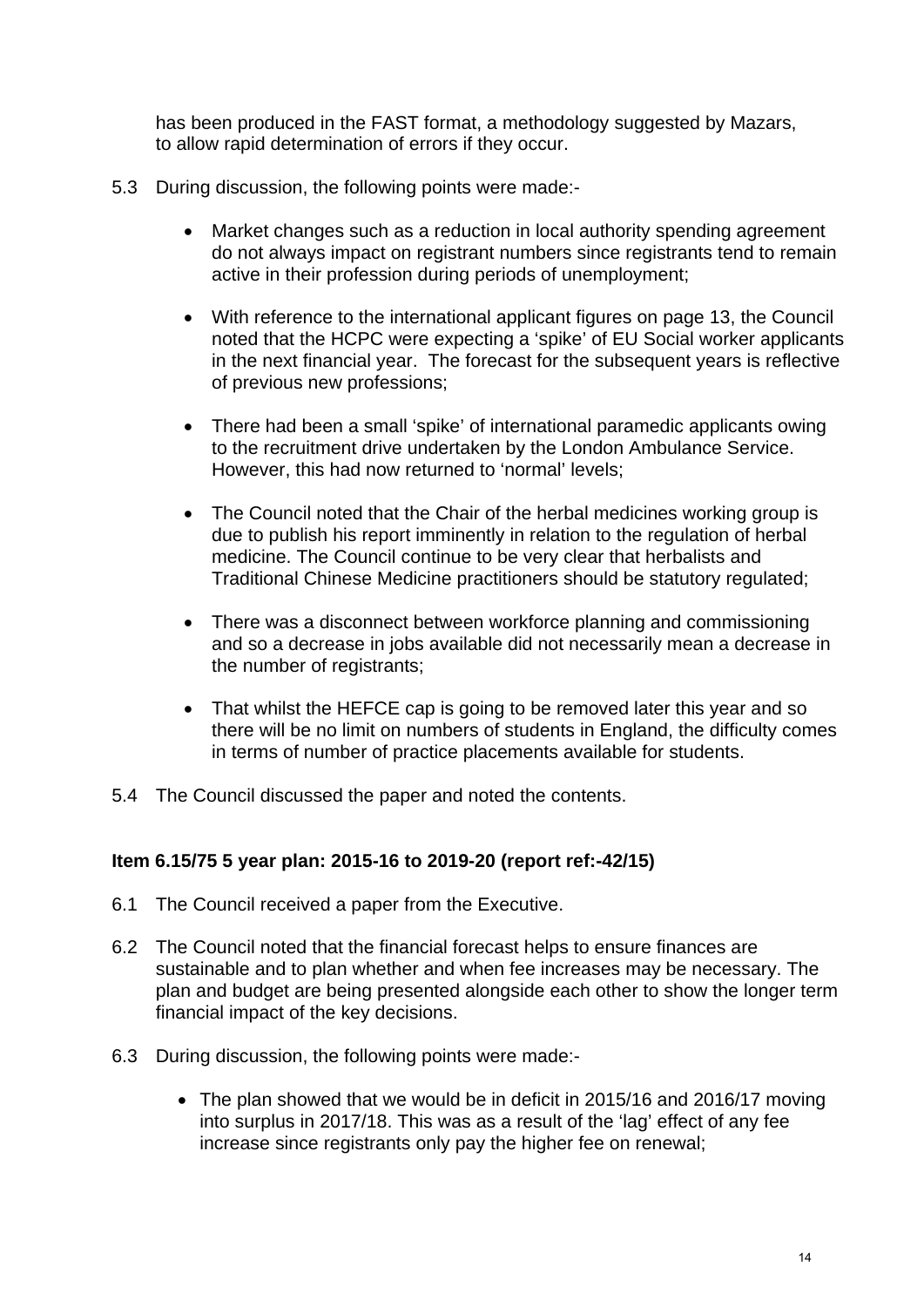- With reference to the head count which remains broadly stable at 240 employees, the Council noted that whilst there may be occasional increases to headcount, this number would remain stable. This was due to reaching a sufficient staff level and also in part to technological improvements being made to HCPC's systems which in turn had an impact on efficiencies;
- It was noted that these figures were prudent and did not include a figure for property revaluation;
- It was noted that payment of the PSA levy would need to be made annually in advance within 30 days of receiving the invoice and that this was factored into the cash flow;
- All work in relation to the regulation of public health specialists would be covered by a Department of Health grant which had been included in these figures.
- 6.4 The Council approved the 5 year plan.

### **Item 7.15/76 Consultation on Fees (report ref:-HCPC43/15)**

- 7.1 The Council received a paper from the Executive.
- 7.2 The Council noted the proposal for increasing the HCPC's registration fees. If agreed the consultation would run between 27 March 2015 and 6 May 2015. The results of the consultation would be reported to an additional meeting of the Education and Training Committee on 14 May 2015 followed by Council on 14 May 2015, with the intention for changes to become effective during July 2015 (although this was subject to the legislative passage).
- 7.3 During discussion, the following points were made:-
	- We should be more explicit about the increase to the restoration fee within the Executive Summary;
	- There was some concern that the increase to the restoration fee was not aligned to our restorative and rehabilitative approach to fitness to practise. However, Council felt it was appropriate as it was a reflection of the costs incurred in putting a registrant back on the Register;
	- Paragraph 3.25 needed to be changed as the word 'currently' appeared too frequently;
	- The suggestion was made that under 5.9, the proposal to bring in monthly direct debit should be amended to "more frequent" direct debits;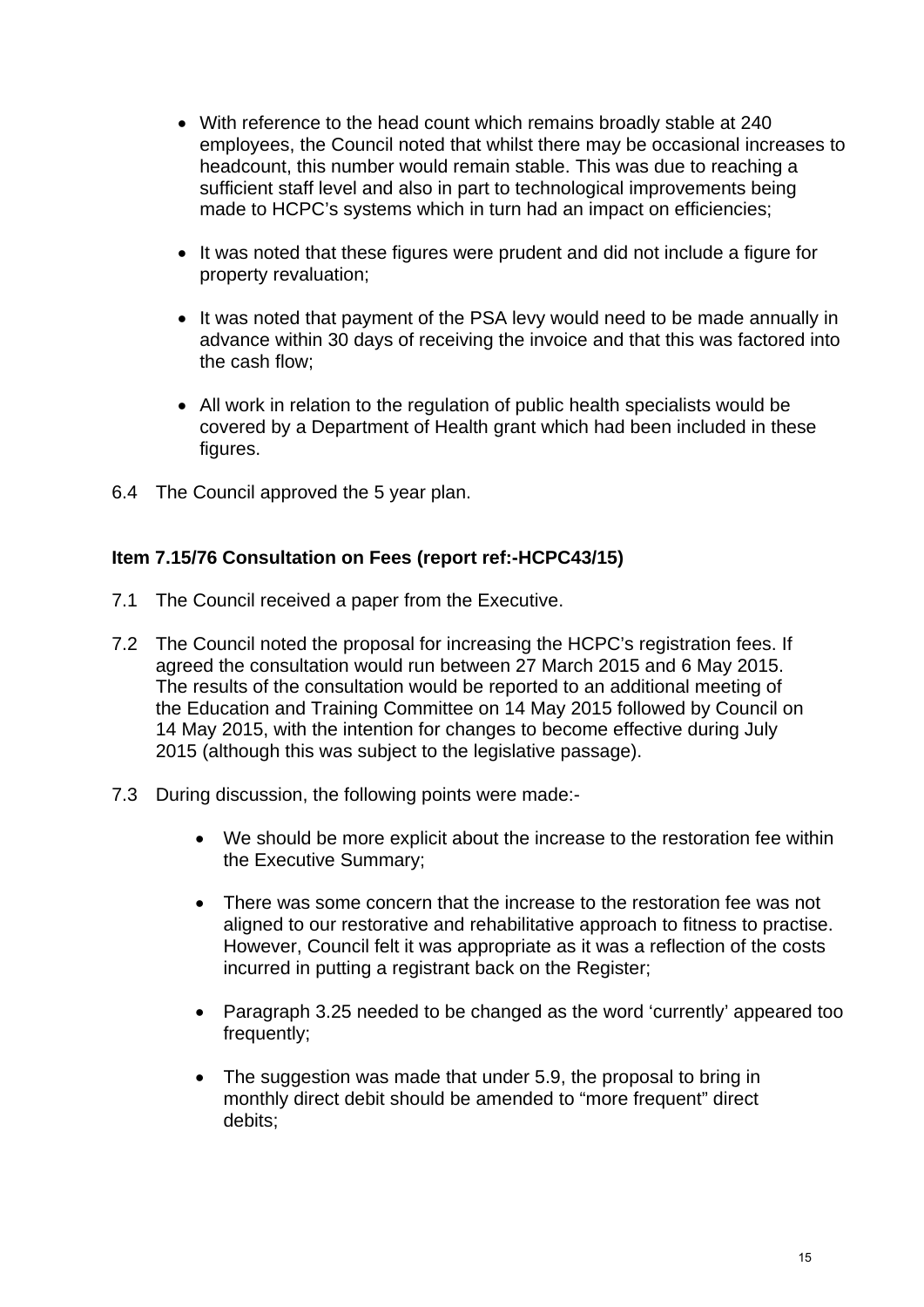- With reference to paragraph 1.5, 'We would continue to have the lowest renewal fee of all the regulators of health and care professionals overseen by the PSA' the suggestion was made that this statement needed to be made more prominent;
- With reference to paragraph 1.3, 'The announcement has prompted us to review our current fee levels earlier than we had anticipated' the suggestion was made that this language be strengthened to reflect our position in that the announcement 'compelled' us to review our fees. Furthermore, that the language used within the Executive Summary needed to be 'strengthened' where possible;
- We need to be clear that the reason why the increased fee was being charged from August was as a result of the PSA levy being imposed from August;
- The justification for increasing the restoration fee in paragraph 4.23 needed to be articulated earlier in the document;
- We needed to look at the language in relation to question 7 of the consultation document so that registrants understood that there would be an option for them to print their own certificates.
- 7.4 The Council:
	- (i) Agreed the document (subject to amendments detailed) and;
	- (ii) Agreed that a consultation should be held on proposals to increase the registration fees.

### **Item 8.15/77 Budget for year to 31 March 2016 (report ref:-HCPC44/15)**

- 8.1 The Council received a paper from the Executive.
- 8.2 The Council noted the proposed budget for the year ending 31 March 2016 including the process for development of the budget, the income and expenditure, the capital expenditure, the cash flow and balance sheet and the reserves policy.
- 8.3 During discussion, the following points were made:-
	- This was considered to be a prudent and sustainable budget. It did not include bank interest on cash reserves which may amount to £100k;
	- It was noted that the major projects budget for 2015-16 consisted of 14 projects, of which 11 were continuations of projects already underway and 3 were new. The 2014-15 major projects budget consisted of 15 projects, of which 6 were continuations and 9 were new. Budgeting for ongoing projects is more accurate than budgeting for new projects. So with reference to the query raised on the underspend on the 2014-15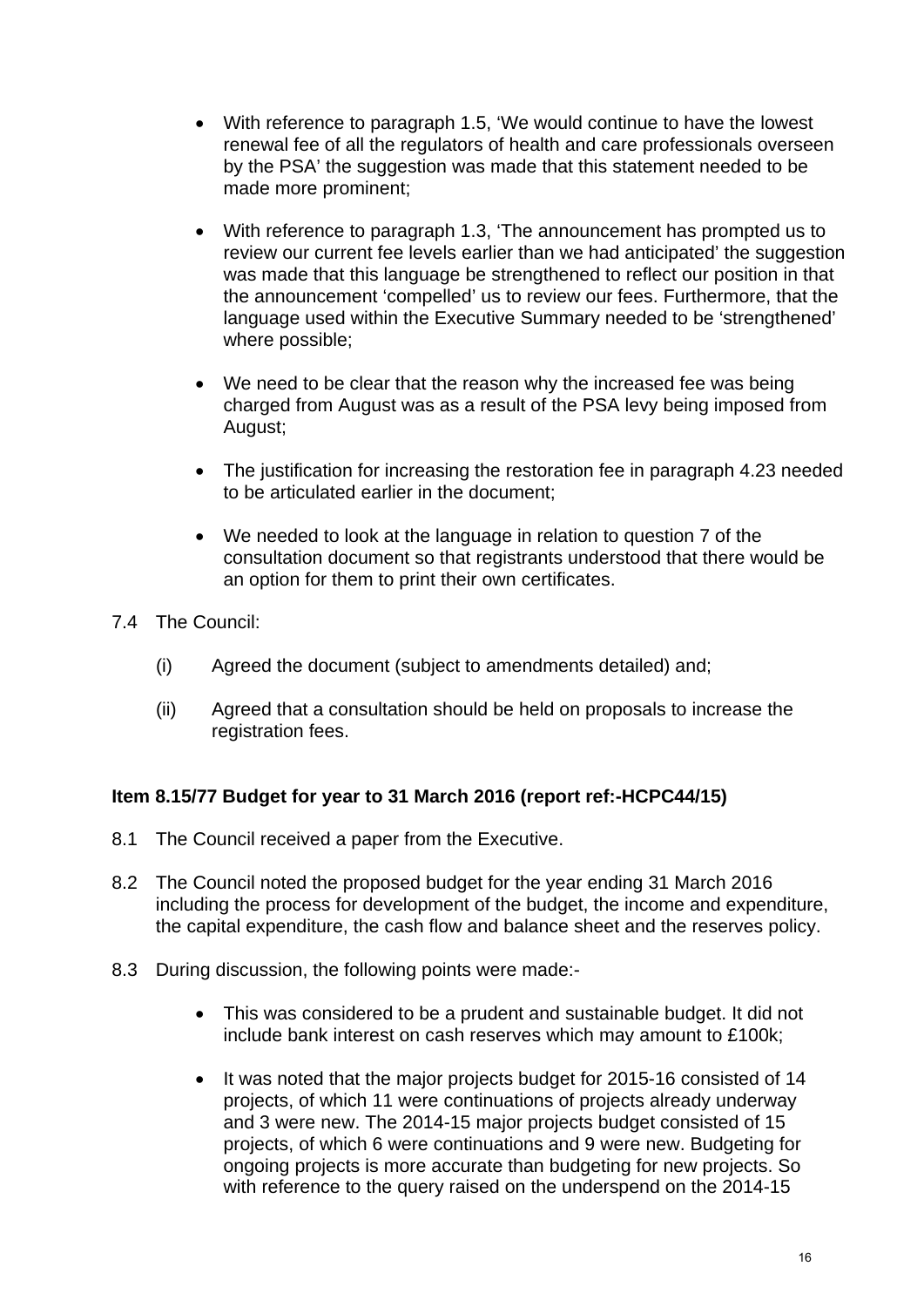major projects budget (minutes of the 97<sup>th</sup> meeting, 25 March, point 11.3) the 2015-16 major projects budget was quite likely to be underspent but the underspend was unlikely to be as large as the underspend in 2014-15;

- Budget holders were targeted to achieve an outturn +/- 5% of their budget at year end.
- 8.4 The Council approved the budget for the year ending 31 March 2016.

### **Item 9.15/78 Consultation on revised standards of conduct, performance and ethics (report ref:-HCPC45/15)**

- 9.1 The Council received a paper from the Executive.
- 9.2 The Council noted that a PLG was established to assist in putting together the draft revised standards of conduct, performance and ethics. It was noted that the consultation document had been recommended for approval by the Education and Training Committee at their meeting on 5 March 2015. The consultation will run between 1 April 2015 and 26 June 2015 and the new standards will come into effect from January 2016.
- 9.3 During discussion, the following points were made:-
	- With reference to standard 2 'Communicate with service users and carers', it was highlighted that the word 'must' is used for all standards but this then changes to 'should' under 2.6. It was noted that it was felt that it was possible to make 2.6 obligatory but that this could be reconsidered in light of responses to the consultation;
	- In relation to the new standard 7 on 'report concerns about safety', it was noted that there was always a standard relating to whistleblowing although it was now more explicit. Further information in relation to this was available on the website for registrants. Feedback had not indicated that the proposed standard would cause any concern;
	- Clarification was sought in relation to the language used under standard 1.3 and it was noted that service users were keen on the notion of 'empowerment' as this emphasised shared decision making between professionals and service users;
	- There was some discussion about standard 2.7 relating to 'use of social networking' sites and the Council noted that employees had a similar policy within the employee handbook. There was discussion about the heading of the standard since the standard referred to wider communication as well as social networking but the title referred to social networking only. It was agreed that the title was a good way to 'signpost' registrants.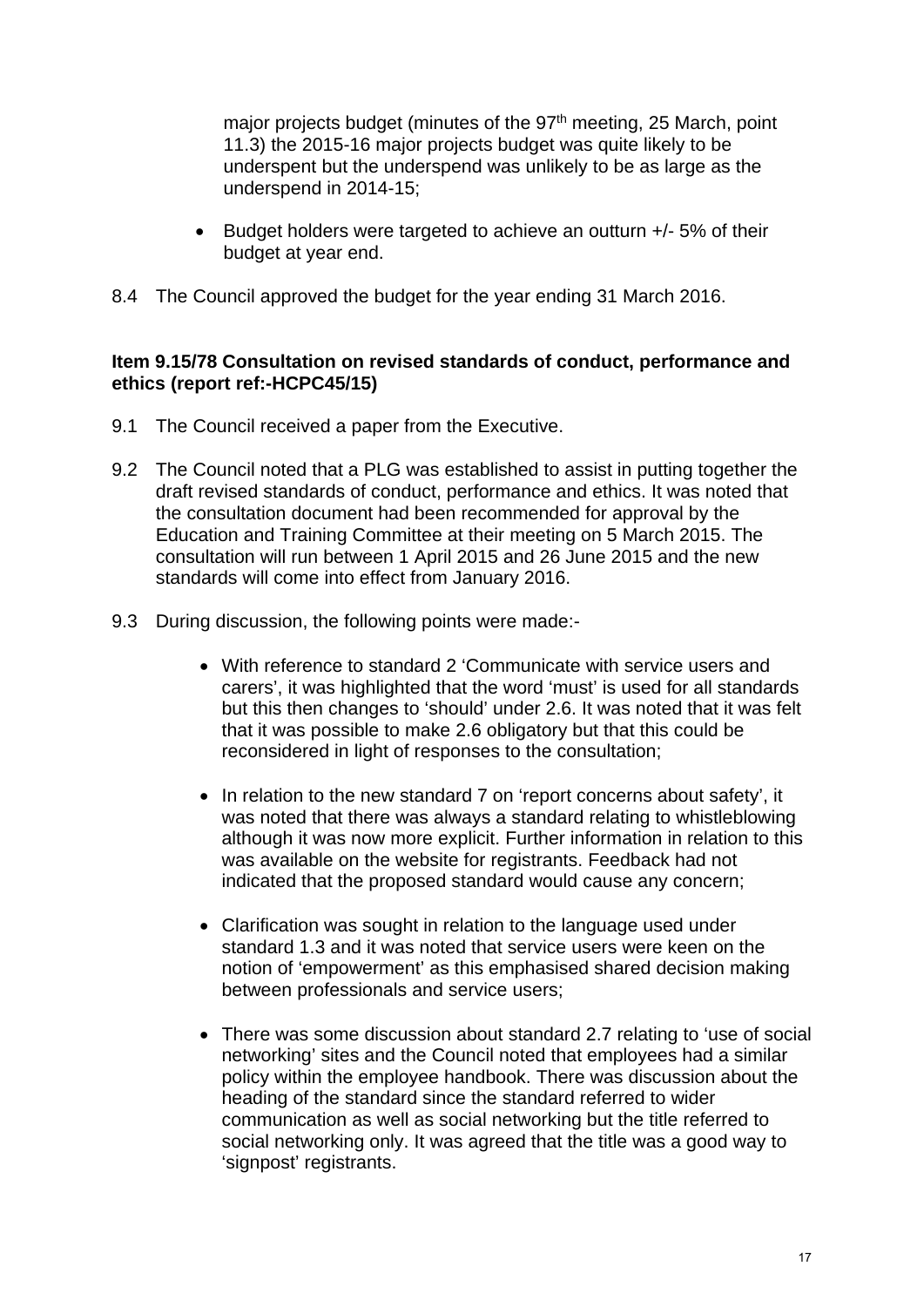- 9.4 The following amendments were suggested and agreed as follows:-
	- The suggestion was made that the word 'relevant' under 2.6 be amended to read 'appropriate';
	- Following legal scrutiny, the text of 2.7 had been amended and should now read: 'You must make sure that you use all forms of communication appropriately and responsibly, including any use of social media and networking websites.'
- 9.5 The Council agreed:-
	- (i) The text of the consultation paper;
	- (ii) That the document should be recirculated to Council once the amendments had been made; and
	- (iii) The text of the draft revised standards for consultation (subject to minor editing amendments) subject to the incorporation of the amendments detailed under paragraph 9.4.

### **Item 10.15/79 Results of the consultation on standards for podiatric surgery (report ref:-HCPC46/15)**

- 10.1 The Council received a paper from the Executive.
- 10.2 The Council noted that a consultation on the proposed standards for podiatric surgery had been held between 1 October 2014 and 16 January 2015. 120 responses had been received and subsequent amendments were made to the draft standards. The Education and Training Committee had considered this document and the revised standards on 5 March 2015 and recommended them to Council.
- 10.3 The Council agreed the text of the consultation analysis document and revised standards for podiatric surgery as set out in Appendix 1 of the document.

### **Item 11.15/80 Outcomes of the consultation on standards of proficiency for practitioner psychologists (report ref:-HCPC47/15)**

- 11.1 The Council received a paper from the Executive.
- 11.2 The Council noted that in accordance with the overall review of the profession-specific standards, a consultation on the draft standards of proficiency for practitioner psychologists was held between 14 July 2014 and 17 October 2014. The consultation analysis document together with the revised standards were considered by the Education and Training Committee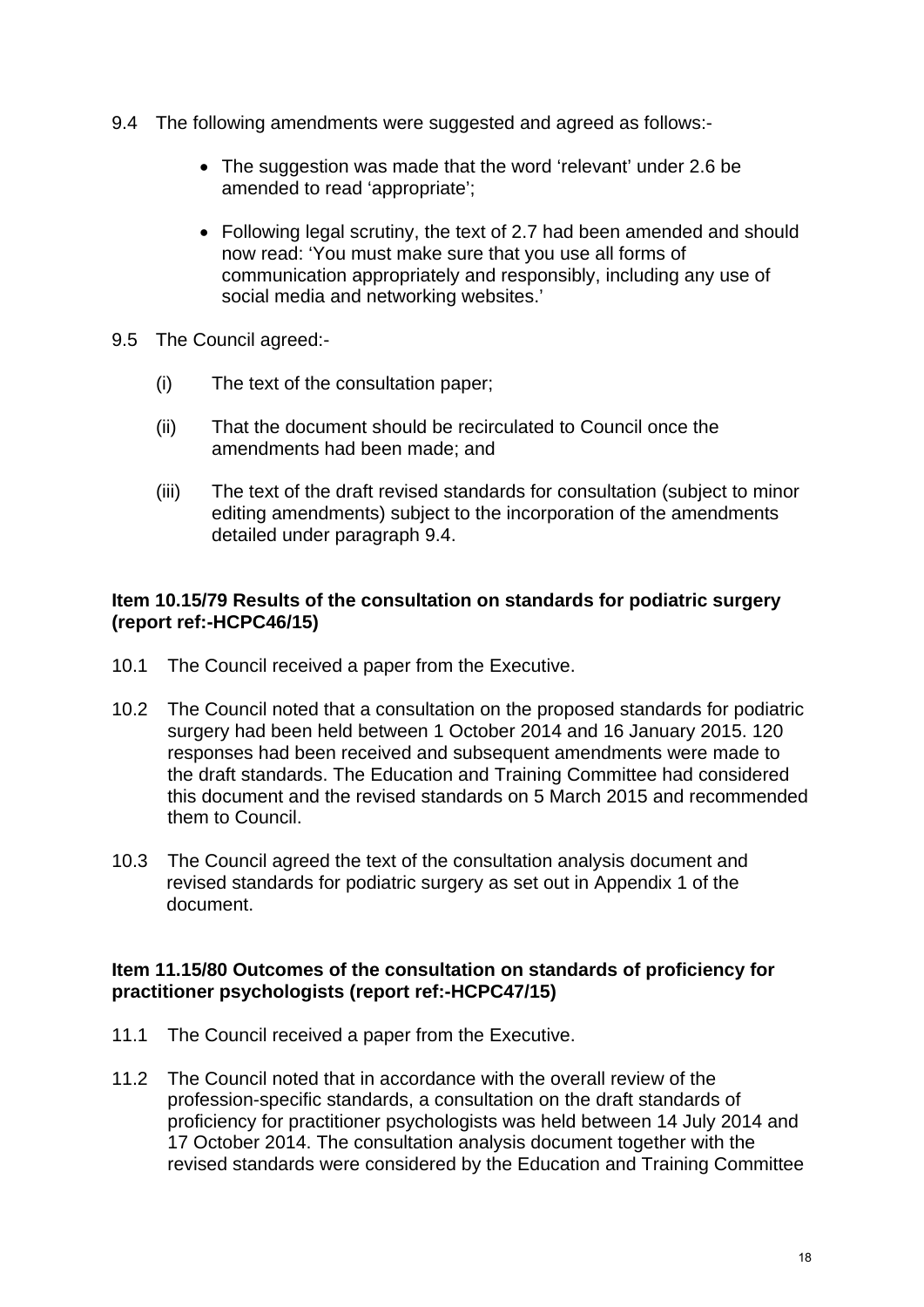at their meeting on 5 March 2015 and they recommended the revised standards to the Council.

- 11.3 During discussion, the following points were made:-
	- This review was particularly challenging because of the domains within the profession;
	- It was difficult to come to an agreement on the most appropriate term for a 'service user' within these standards since different domains use different terms, for example an occupational psychologist works with 'organisations' yet other registrants within other domains may have 'patients' or 'clients'. It was agreed that the term 'service user' would be used throughout with an explanation as to who was covered by that term.
- 11.4 The Council agreed:-
	- (i) the revised standards of proficiency for practitioner psychologists as set out in appendix one (subject to minor editing amendments and formal legal scrutiny); and
	- (ii) the text of the consultation response analysis document (subject to minor editing amendments and formal legal scrutiny).

### **Item 12.15/81 Fitness to Practise – Employer Engagement (report ref:- HCPC48/15)**

- 12.1 The Council received a paper from the Executive.
- 12.2 The Council noted that this project arose partly as a result of Sir Robert Francis' report on the Mid Staffordshire NHS Foundation Trust and also as a result of the Fitness to Practise department identifying the need to enhance employer engagement.
- 12.3 During discussion, the following points were made:-
	- That feedback received from a recent employer event in Edinburgh was that the case studies used had been thought provoking;
	- Originally, the draft brochure contained three case studies, two of which related to social workers. This had now changed and included a case study on a social worker, one on a paramedic and one in relation to a biomedical scientist;
	- This work would be evaluated in 2016;
	- That the information provided to employers was more detailed than that provided by other regulators. However, we would keep other regulators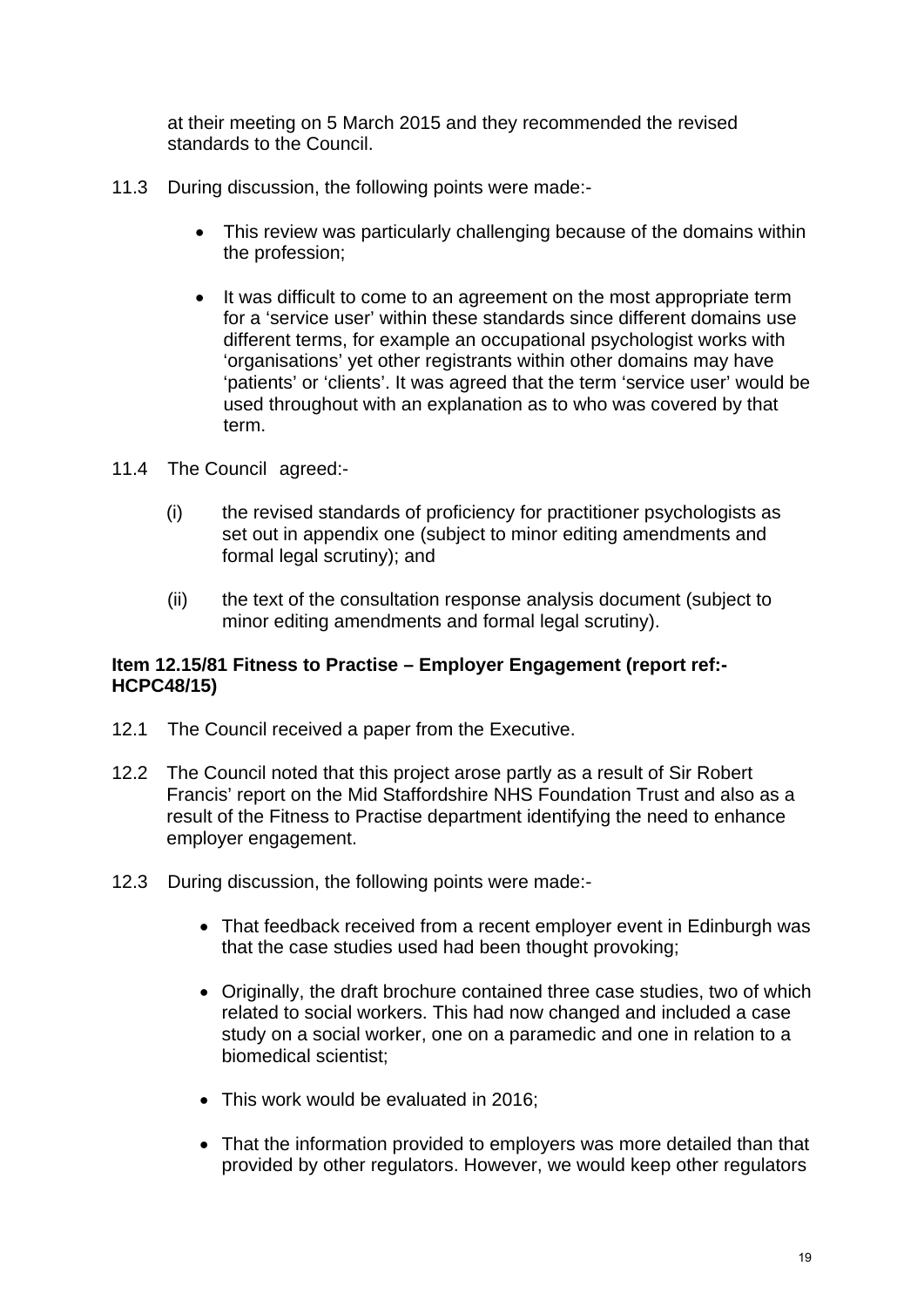work under review to see if anything could be learned to inform the way in which we do things.

12.4 The Council discussed and noted the paper.

### **Item 13.15/82 HCPC response to the report of the Freedom to Speak Up Review (report ref:-HCPC49/15)**

- 13.1 The Council received a paper from the Executive.
- 13.2 The Council noted that the Freedom to Speak Up Review, published by Sir Robert Francis, makes a number of recommendations for the government, NHS England, healthcare providers and system and professional regulators, aimed at creating a more open and honest reporting culture. This paper provides some background to the report; an analysis of the recommendations; and the HCPC's response including planned work which is relevant to the issues raised in the report.
- 13.3 During discussion, the following points were made:-
	- That it would be good to see a link with OFSTED to ensure issues in systems regulation relating to children were being addressed;
	- With reference to action 18.2 as detailed on page 12, the website required some signposting so that students knew where to go in order to raise a concern. In response the Council noted that the Executive were looking at the audience pages on the website and in addition, as a result of the recent research, some further work was being undertaken in terms of engagement with students;
	- The suggestion was then made that further work needed to be undertaken to signpost students where they could raise a concern with an education provider. The Council noted that currently this was done via an education provider since we do not have direct contact with students. We could consider looking at the website to provide signposting although the education provider should have all the necessary information;
	- The Council noted both the importance of the standard in relation to reporting a concern within the Standards of Education and Training and the education programme visits to ensure that students were being educated in relation to raising concerns;
	- The suggestion was made that commissioning quality assurance could feed into HCPC processes. In response the Council noted that some education providers submit this as part of their monitoring submission although not all programmes are commissioned;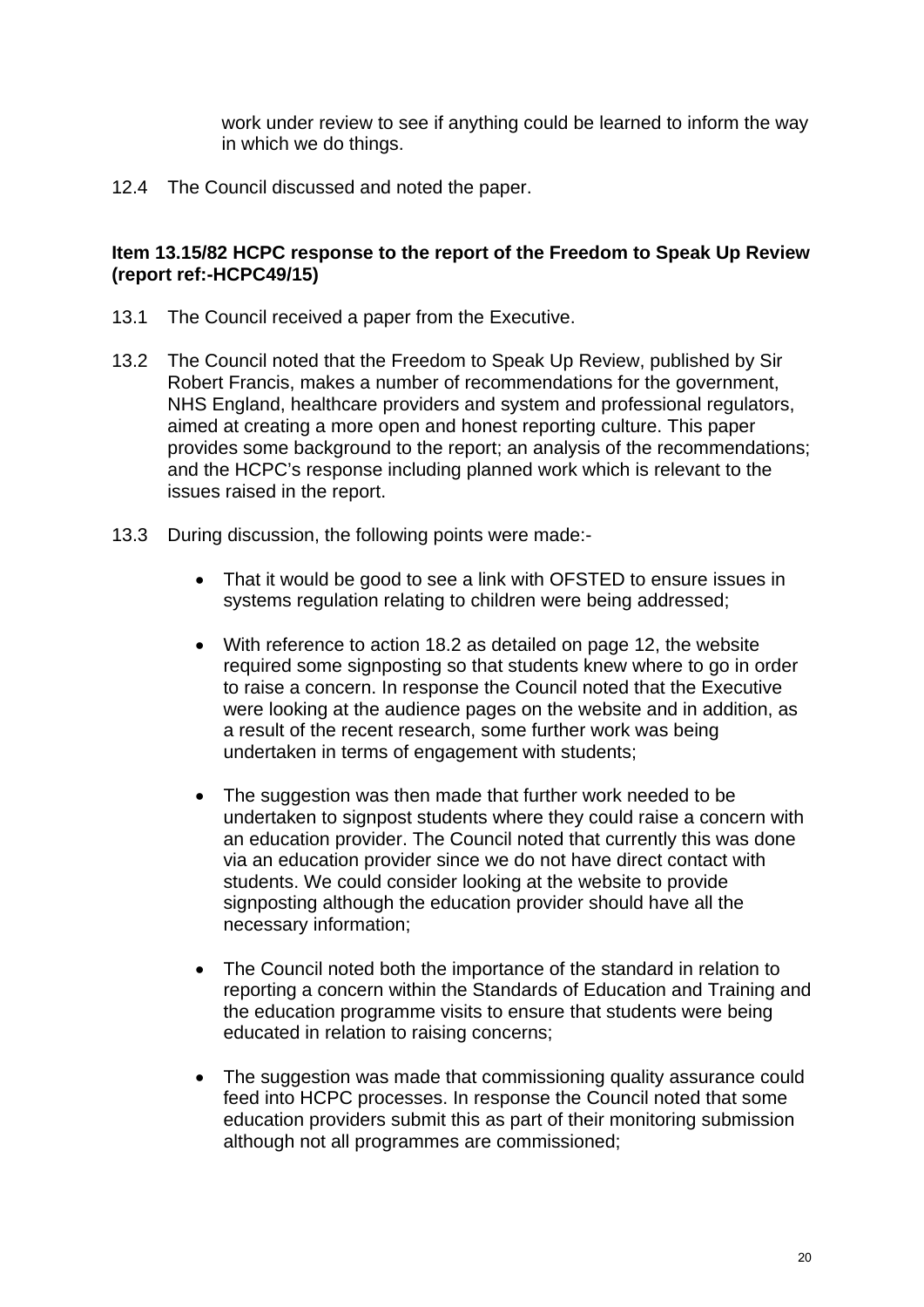- With reference to paragraph 3.4 of the paper, concern was expressed that referrals to professional regulators were sometimes made in retaliation for blowing the whistle. In response, the Council noted the Standard of Acceptance for a complaint assists in dealing with frivolous complaints.
- 13.4 The Council discussed the paper and agreed that a review be undertaken to identify whether additional signposting is required on the website.

### **Item 14.15/83 Professional Indemnity - Changes to admission forms (report ref:-HCPC50/15)**

- 14.1 The Council received a paper from the Executive.
- 14.2 The Council noted all admission forms for registrants had been amended in order to accommodate the new requirement for registrants to hold appropriate indemnity insurance.
- 14.3 The suggestion was made that the guidance on page 10 of the UK application form needed to be looked at since all boxes except one had words emboldened. The Executive undertook to look into this with the Communications Team.
- 14.4 The Council agreed the changes to the registration forms.

### **Item 15.15/84 Any other business**

15.1 There were no additional items for consideration that day.

### **Item 16.15/85 Meeting evaluation**

- 16.1 During discussion, the following points were made:-
	- That Council preferred the circular layout of tables for the meeting;
	- It was felt that the agenda was too large for part one of the meeting and so not all the workplans were given appropriate consideration. It was agreed that going forward, Council would be made aware when any of the agenda were particularly large and they could make arrangements so that meetings could run later;
	- Concern was expressed that Council is being asked to approve the work plans rather than to have regard to them in agreeing the related papers such as the annual budget and registrant forecast figures;
	- Concern was expressed about the appropriateness of raising an issue that may have already been covered when the paper was considered at a meeting of the Education and Training Committee. In response, the Council noted that in all likelihood, the paper would need Council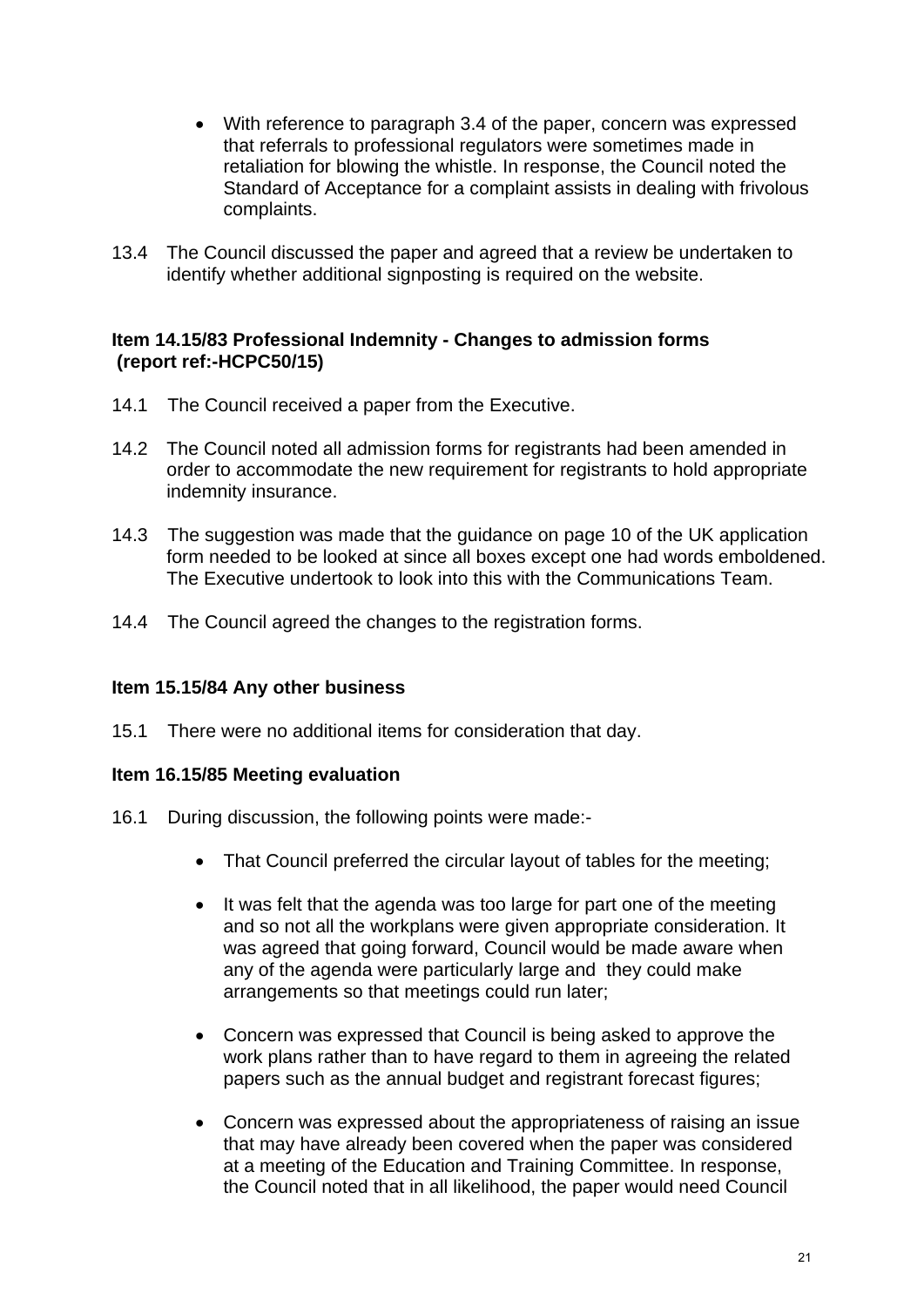approval and so it was entirely appropriate to raise any issues at Council.

### **Item 17.15/86 Date and time of next meeting:**

17.1 Wednesday 13 May at 2pm and Thursday 14 May at 9:30am at Park House, 184 Kennington Park Road, London SE11 4BU

### **Item 18.15/87 Resolution**

18.1 The Council adopted the following resolution:

'The Council hereby resolves that the remainder of the meeting shall be held in private, because the matters being discussed relate to the following;

| <b>Item</b> | <b>Reason for Exclusion</b> |
|-------------|-----------------------------|
| 19          |                             |
| 20          |                             |

- (a) information relating to a registrant, former registrant or application for registration:
- (b) information relating to an employee or office holder, former employee or applicant for any post or office;
- (c) the terms of, or expenditure under, a tender or contract for the purchase or supply of goods or services or the acquisition or disposal of property;
- (d) negotiations or consultation concerning labour relations between the Council and its employees;
- (e) any issue relating to legal proceedings which are being contemplated or instituted by or against the Council;
- (f) action being taken to prevent or detect crime to prosecute offenders;
- (g) the source of information given to the Council in confidence; or
- (h) any other matter which, in the opinion of the Chair, is confidential or the public disclosure of which would prejudice the effective discharge of the Council's functions.'

A summary of items considered whilst the public were excluded from the meeting:

### **Item 19.15/88 Accommodation for the HCPC's Tribunal Services (report ref:- HCPC51/15)**

- 19.1 The Council received a paper from the Executive.
- 19.2 The Council agreed that a lease be entered into to accommodate the Tribunal function of the HCPC.